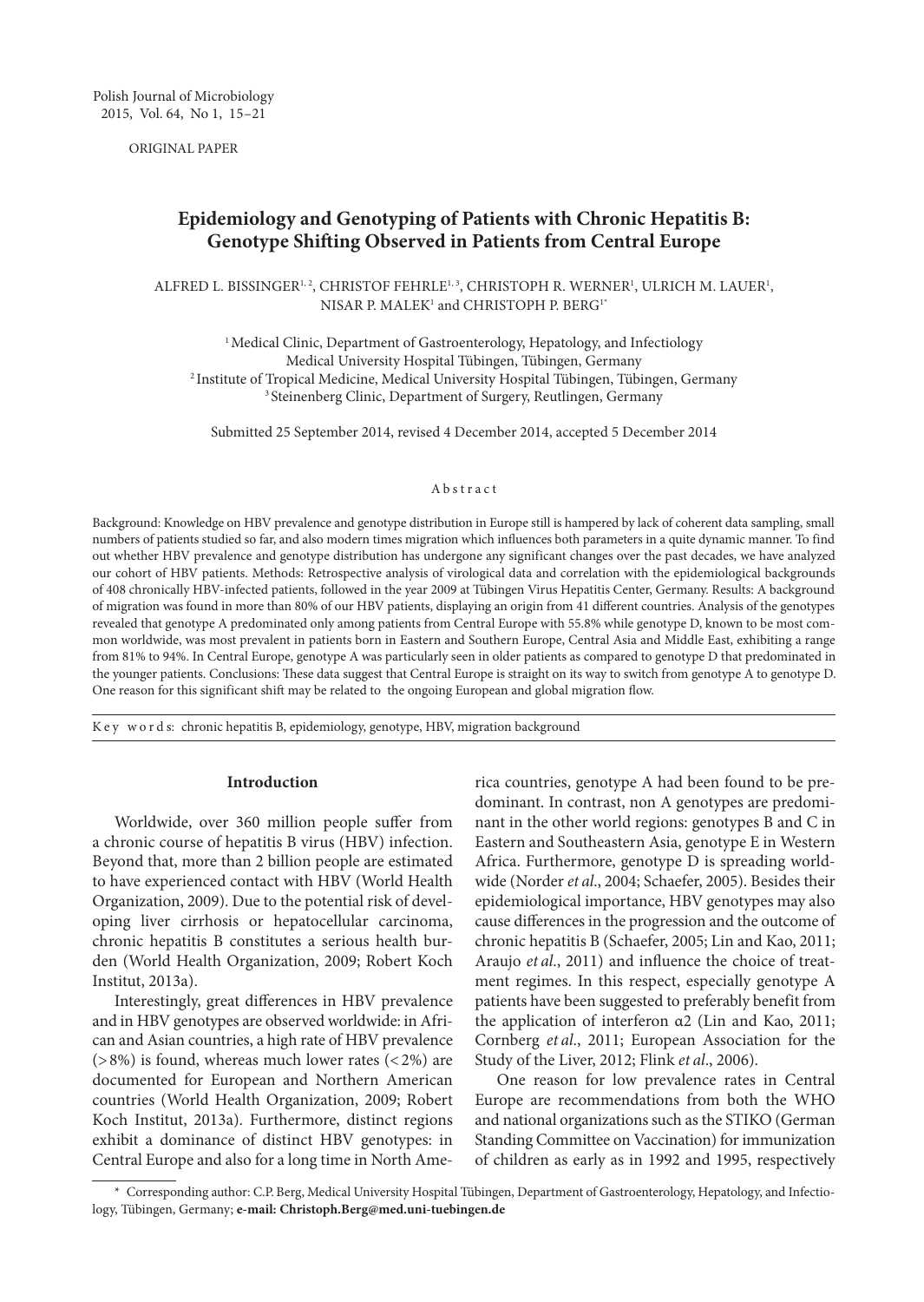(Robert Koch Institut, 2012). These resulted in significantly increasing rates of HBV vaccination already in children entering school in Germany (2001: 57.2%, 2011: 86.2%) (Robert Koch Institut, 2013a; 2013b). However, it is surprising that despite this highly successful vaccination program the prevalence of chronic hepatitis B in Germany hardly decreased in recent years and still remains at a fairly high rate of 0.6% (Thierfelder *et al*., 2001). Therefore, other reasons must contribute to this more or less steady state pattern of HBV prevalence in Germany.

To gain more insight in the epidemiology and the origin of chronic hepatitis B in Central Europe, as recently demanded by the German Robert Koch Institute (RKI) (Robert Koch Institut, 2013a), we performed a single center analysis in chronic hepatitis B infected patients, monitored 2009 at our Virus Hepatitis Center of the University Hospital Tübingen, Germany.

#### **Experimental**

#### **Materials and Methods**

In the year 2009, a total of 408 patients presented with chronic hepatitis B infection at our Virus Hepatitis Center at the University Hospital Tübingen, Germany. All 408 study cohort patients were analyzed retrospectively with respect to virological, epidemiological and geographical parameters. Data were collected after the respective outpatient contact using the patient files.

All countries of birth were geographically classified in 7 different areas: Central Europe (encompassing Germany, Poland, and the Czech Republic; please note: other Central European countries could not be taken into account due to a lack of patients from there in our study cohort), Southern Europe, Eastern Europe with Russia, Middle East with Turkey, Central Asia, Eastern and Southeastern Asia, and Africa.

In our study cohort, treatment-naïve hepatitis B viral load could be assessed retrospectively in 318 patients using the patient files. HBV genotypes could be determined retrospectively in 276 patients using the patient files. The genotyping was done either by genome sequencing or by DNA Line Probe Assay (INNO-LiPA HBV Genotyping, Innogenetics, Hannover, Germany) (Guirgis *et al*., 2010). As expected, genotype analysis did not yield results in cases with very low viral loads  $(<500$  IU/mL).

To obtain evidence of age-related phenomena as a surrogate for changes over time, the 276 genotyped study cohort patients were assigned to three age groups: (i) <30 years (n=91), (ii) 30–45 years (n=100),  $(iii) > 45$  years  $(n=85)$ , respectively.

The non-parametric Mann-Whitney-Wilcoxon U test was performed to statistically analyze the age distribution in different patient groups. *P*-values <0.05 were considered to be statistically significant.

Anonymised data were collected retrospectively, no parameter was determined in addition to the standard outpatient setting. According to the local ethics committee of the University Hospital Tübingen, Germany, no ethics approval is required for this retrospective analysis with cross sectional design.

## **Results**

All 408 study patients, that presented at our Virus Hepatitis Center in the year 2009, were characterized as shown in Table I. Treatment-naïve hepatitis B viral load could be assessed retrospectively in 318 patients with a median viral load in HBeAg-positive patients of  $1 \times 10^6$  IU/ml and a median viral load in HBeAgnegative patients of  $2 \times 10^3$  IU/ml.

| Table I                                                       |
|---------------------------------------------------------------|
| Characteristics of Tübingen chronic hepatitis B study cohort. |

| Tübingen study cohort             |                           |
|-----------------------------------|---------------------------|
| Evaluated patients, total         |                           |
| number $[n]$ :                    | 408                       |
| Male $[n]$ :                      | 255 (62.5%)               |
| Female [n]:                       | 153 (37.5%)               |
| Age at first contact to Tübingen  |                           |
| Virus Hepatitis Center            |                           |
| All patients [years]:             | median 37.0 (range 15–74) |
| Male [years]:                     | median 37.0 (range 15–74) |
| Female [years]:                   | median 36.5 (range 16-71) |
| Country of birth, assignable [n]: | 400                       |
| HBV genotype, determinable [n]:   | 276                       |
| HBV genotype & country of birth,  |                           |
| definable [n]:                    | 269                       |

In our Tübingen study cohort of chronically HBV infected patients, countries of birth could be identified in 400 of the 408 patients. On this basis, 41 different countries of origin were identified and assigned to seven major geographic areas. Individual countries together with the respective number of patients and the assignment to our classified geographic areas are given in detail in Table II. Of note, 81% of our HBV patients were born outside of Germany. Additionally, also 18 of the 76 patients born in Germany were found to have a background of migration due to the foreign origin of their parents (second generation immigrants). Thus, an overall migration background was identified in more than 85% of our Tübingen study cohort patients.

In 276 of the 408 patients (67.6%) the HBV genotype could be identified respectively. Genotype D was found to be most frequent, genotype A was found to be the second most frequent one. In detail, the distribu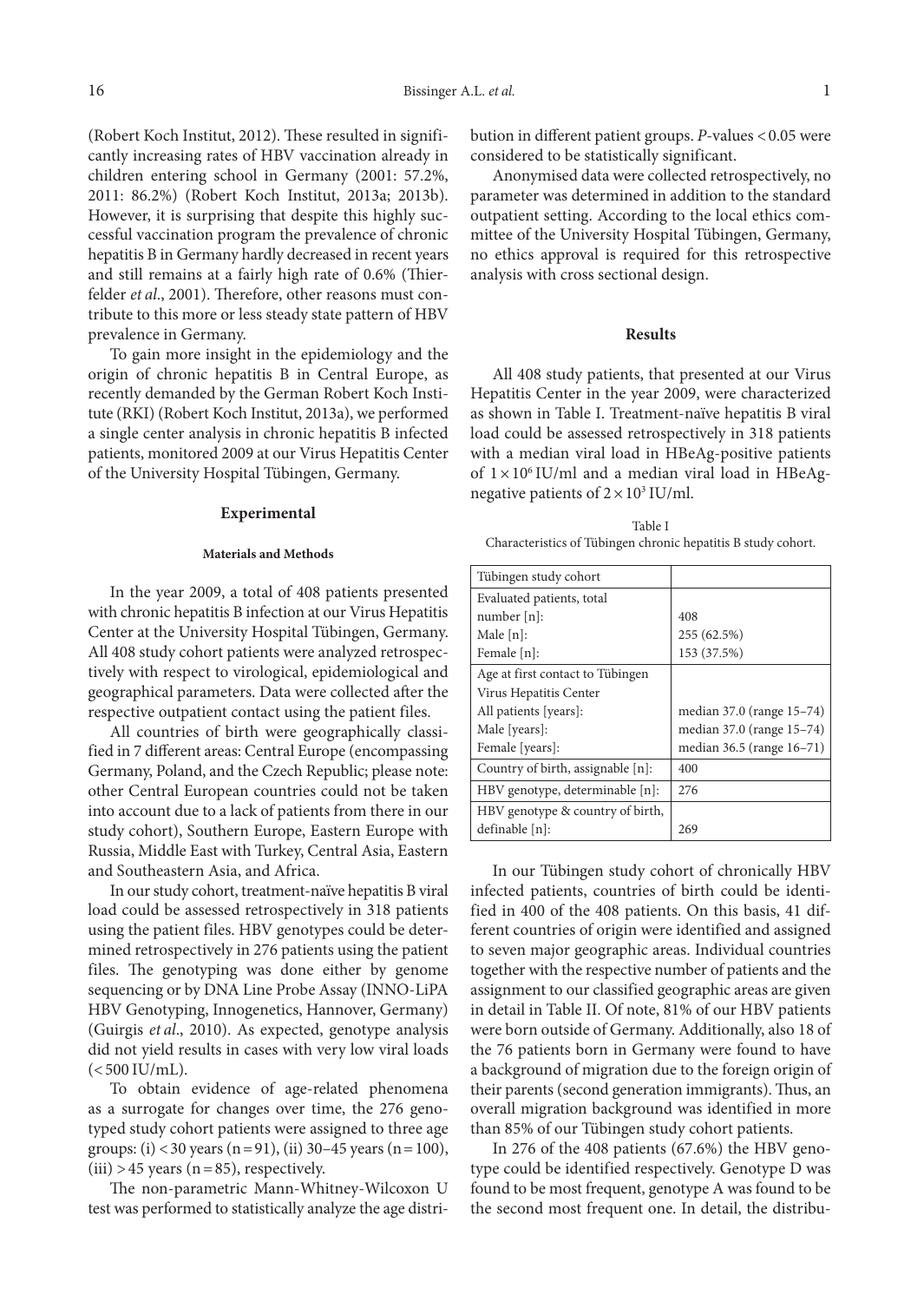| Geographic groups                      | Countries of birth | Patients [n]            | Percentage [>1%] |
|----------------------------------------|--------------------|-------------------------|------------------|
| Central Europe [n = 85]                | Germany            | 76                      | 19.0             |
|                                        | Poland             | 8                       | 2.0              |
|                                        | Czech Republic     | $\mathbf{1}$            |                  |
| Southern Europe [n = 82]               | Greece             | 24                      | 6.0              |
|                                        | Italy              | 22                      | 5.5              |
|                                        | Kosovo             | 14                      | 3.5              |
|                                        | Croatia            | 9                       | 2.25             |
|                                        | Bosnia             | 6                       | 1.5              |
|                                        | Serbia             | $\overline{4}$          |                  |
|                                        | Albania            | $\overline{3}$          |                  |
| Eastern Europe with Russia $[n=45]$    | Russia             | 20                      | 5.0              |
|                                        | Romania            | 16                      | 4.0              |
|                                        | Ukraine            | 3                       |                  |
|                                        | Byelorussia        | 2                       |                  |
|                                        | Georgia            | $\overline{2}$          |                  |
|                                        | Moldova            | $\overline{2}$          |                  |
| Middle East with Turkey $[n=81]$       | Turkey             | 77                      | 19.25            |
|                                        | Iran               | $\mathbf{1}$            |                  |
|                                        | Lebanon            | $\mathbf{1}$            |                  |
|                                        | Palestine          | $\mathbf{1}$            |                  |
|                                        | Syria              | $\mathbf{1}$            |                  |
| Central Asia [n = 60]                  | Kazakhstan         | 41                      | 10.25            |
|                                        | Kyrgyzstan         | 9                       | 2.25             |
|                                        | Uzbekistan         | 7                       | 1.75             |
|                                        | Tajikistan         | 3                       |                  |
| Eastern and Southeastern Asia $[n=31]$ | Vietnam            | 13                      | 3.25             |
|                                        | China              | 9                       | 2.25             |
|                                        | Thailand           | $\overline{4}$          |                  |
|                                        | Malaysia           | $\mathbf{1}$            |                  |
|                                        | Philippines        | 1                       |                  |
|                                        | South Korea        | 1                       |                  |
|                                        | Sri Lanka          | 1                       |                  |
|                                        | Taiwan             | $\mathbf{1}$            |                  |
| Africa $[n=16]$                        | Ghana              | 5                       | 1.25             |
|                                        | Cameroon           | $\overline{\mathbf{3}}$ |                  |
|                                        | Ethiopia           | $\overline{c}$          |                  |
|                                        | Nigeria            | $\overline{2}$          |                  |
|                                        | Congo              | $\mathbf{1}$            |                  |
|                                        | Sierra Leone       | $\,1$                   |                  |
|                                        | Somalia            | $\,1$                   |                  |
|                                        | Togo               | $\mathbf{1}$            |                  |

Table II Geographic origin of patients from Tübingen chronic hepatitis B study cohort [n=400]

tion of the HBV genotypes in our cohort is shown in Table III. In the remaining 132 cases, the genotype was not determinable due to a low viral load.

In 269 of the 408 patients both origin (country of birth) as well as the respective genotype could be determined (Table IV). Our results demonstrate that

the distribution of HBV genotypes is strictly related to the typology of immigration and goes along with the pattern of geographic origin. This is underlined by our finding that only in Central European patients genotype A was found to predominate (55.8%), whereas genotype D was second most frequent (38.5%). These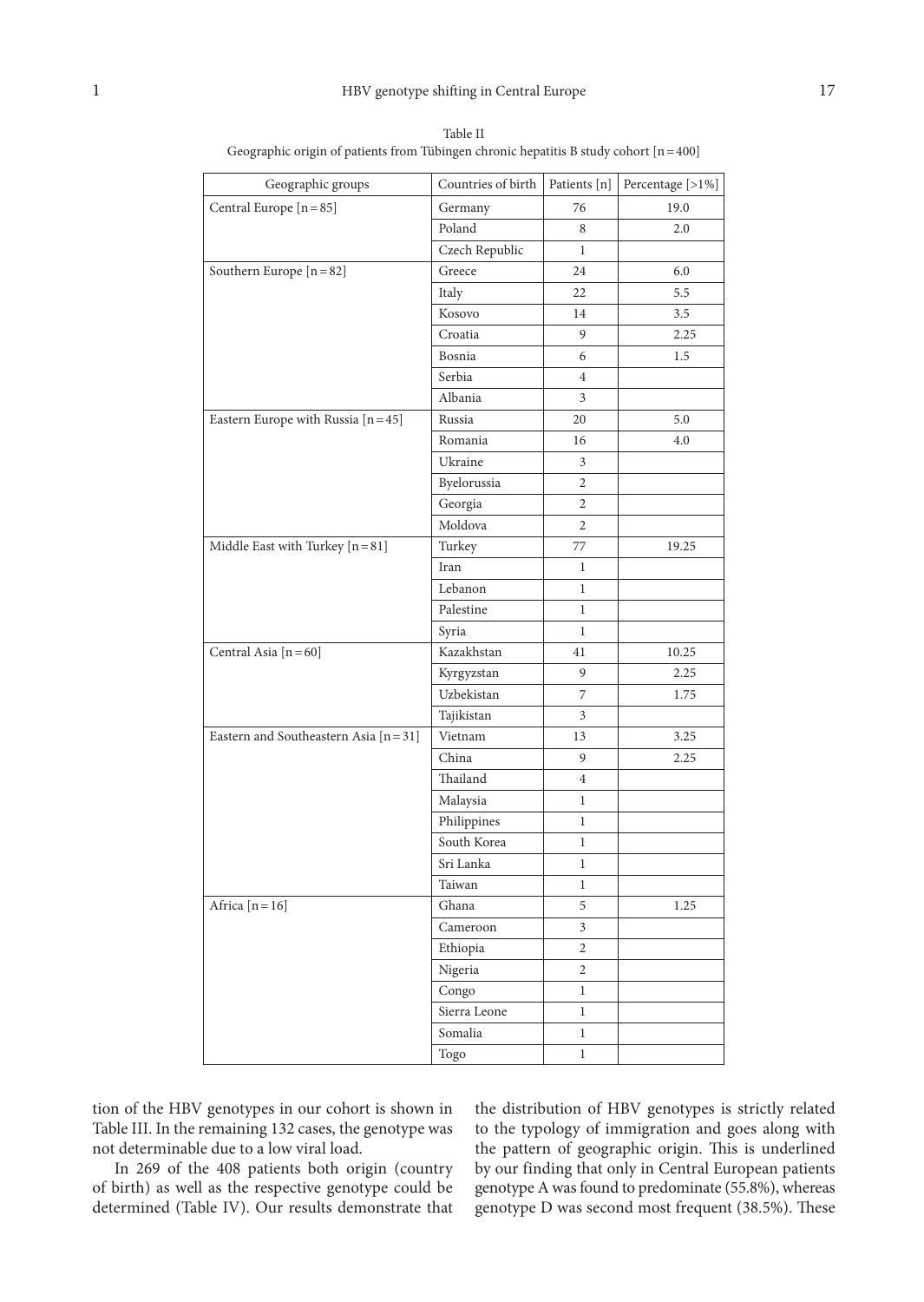Table III Distribution of HBV genotypes in the Tübingen study cohort  $[n=276]$ 

|           | Patients |                             |                                  |  |
|-----------|----------|-----------------------------|----------------------------------|--|
| Genotype: | [n]      | $\lceil \frac{9}{6} \rceil$ | Age [median, range]              |  |
| A         | 55       | 19.9%                       | 39 years (15–67 years)           |  |
| B         | 7        | 2.5%                        | 43 years $(16-52 \text{ years})$ |  |
| C         | 18       | 6.5%                        | 33 years $(18-47 \text{ years})$ |  |
| D         | 188      | 68.1%                       | 35 years (15-74 years)           |  |
| E         | 6        | 2.2%                        | 31 years (23-47 years)           |  |
| F         | 1        | $0.4\%$                     | n. d.                            |  |
| G         | 0        | $0\%$                       | n. d.                            |  |
| н         |          | 0.4%                        | n. d.                            |  |

n.d.: not determined

type  $D$  [n = 20] (33 years, range 21–74 years) did not differ much from the median age of non Central European patients with genotype  $D \left[ n = 168 \right]$  (35.5 years, range 15–64 years) (Fig. 1). Patients born in Eastern Europe with Russia, Southern Europe, Central Asia, and Middle East with Turkey, were found to be predominantly infected with HBV genotype D, patients born in Eastern and Southeastern Asia were predominantly infected with HBV genotype C, and patients born in Africa were predominantly infected with HBV genotype E, as shown in Table IV.

In the next step of our data analysis, a more refined examination was conducted in our patients exhibiting the two most dominant genotypes  $A(n=55)$  and D ( $n=188$ ). We specifically focused on the question

Table IV Correlation of country of birth and HBV genotype  $[n=269]$ . The regions were assigned as shown in Table II.

| Region of birth             | Patients [n] | Most frequent genotype [n, %] | Second most frequent genotype [n, %] |
|-----------------------------|--------------|-------------------------------|--------------------------------------|
| Central Europe              | 52           | A 29 [55.8%]                  | D 20 [38.5%]                         |
| Eastern Europe / Russia     | 37           | D 30 [81.1%]                  | A 7 [18.9%]                          |
| Southern Europe             | 53           | D 45 [84.9%]                  | A 7 [13.2%]                          |
| Central Asia                | 41           | D 37 [90.2%]                  | A 4 [9.7%]                           |
| Middle East / Turkey        | 52           | D 49 [94.2%]                  | A 2 [3.8%]                           |
| Eastern / Southeastern Asia | 25           | $C16[64.0\%]$                 | B 4 [16.0%]                          |
| Africa                      | 9            | $E 6 [66.7\%]$                | A 2 [22.2%]                          |

genotype A patients from Central Europe  $[n=29]$ (Table IV) exhibited a median age of 45 years (range 16–62 years) whereas genotype A patients with non Central European origin [n=26] displayed a median age of only 30 years (range 15–67 years) (Fig. 1). Thus, Central European patients with genotype A were found to be significantly older than genotype A patients with a non Central European origin (p=0.011). In contrast, the median age of Central European patients with geno-



Fig. 1. Correlation of median age and origin of birth in patients with HBV genotypes A  $[n=55]$  and D  $[n=188]$ . Genotype A patients born in Central Europe were found to be significantly older then genotype A patients born in other regions  $(p=0.011)$ . In contrast, genotype D patients showed no difference in the median age concerning their region of origin. Other genotypes are not depicted because of low prevalences.

whether an "HBV genotype shifting" might have taken place over the last two decades potentially resulting from HBV vaccination programs being installed in Central European countries since the mid-1990s and from the ongoing European and global migration flow. For this purpose, we first assigned all genotyped study patients  $(n=276)$  to our three age groups and the genotype A patients could be assigned as follows: (i) age group <30 years: 15 patients (16.5% of all genotyped patients <30 years), (ii) age group 30–45 years: 18 patients (18.0% of all genotyped patients 30–45 years), (iii) age group >45 years: 22 patients (25.9% of all genotyped patients >45 years).

We then also compared the frequency of genotypes A and D in patients born in Central and non Central European countries with respect to the assignment to our three age groups (Fig. 2). In Central European patients, genotype A patients  $(n=29)$  were assigned as follows: (i) age group <30 years: 3 patients (20.0% of 15 patients), (ii) age group 30–45 years: 11 patients (68.7% of 16 patients), (iii) age group  $>45$  years: 15 patients (71.4% of 21 patients) (Fig. 2, grey bars). In the non Central European genotype A patients  $(n=26)$ , age dependent distribution was: (i) age group <30 years: 12 patients (15.8% of 76 patients), (ii) age group 30–45 years: 7 patients (8.3% of 84 patients), (iii) age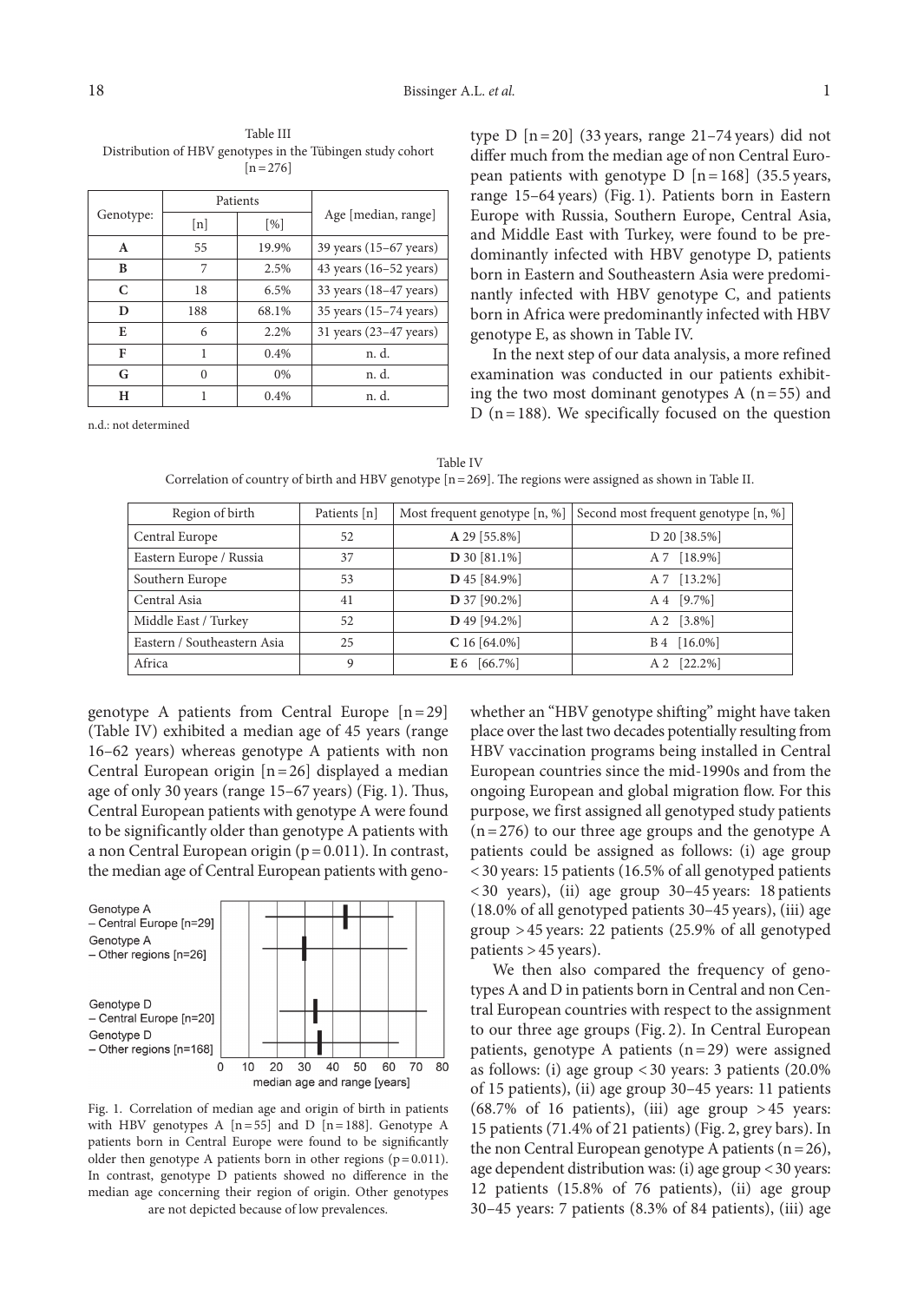

Fig. 2. Genotype shift in 52 patients born in Central Europe from genotype A to genotype D. Age-dependent decrease of the proportion of HBV genotype A  $[n=29]$  versus increase of the proportion of HBV genotype D  $[n=20]$ . The remaining 3 of the 52 patients had other genotypes and were younger than 30 years. Interestingly, an over proportional amount of Central European genotype A patients (in the range of 70%) was seen in the patients  $\geq$  30 years of age.

group >45 years: 7 patients (11.1% of 63 patients) (data not depicted in Fig. 2).

Conversely to this decline in the proportion of genotype A in Central European patients with decreasing age, genotype D gained importance in patients with decreasing age born in Central Europe as demonstrated by the sharp rise from 28.6% (>45 years) and 31.3% (45–30 years) to 60.0% (<30 years) (Fig. 2, black bars). Beyond that, also other genotypes seem to come up in the age group <30 years: two male patients with genotype C and one male patient with genotype F were identified in this patient group. Taken together, these data indicate a significant genotype shifting in Central European patients with chronic hepatitis B.

## **Discussion**

We present here the data of our single center analysis on a large cohort of chronic HBV infected patients who presented in 2009 at our Virus Hepatitis Center at the University Hospital Tübingen, Germany.

Importantly, our monocentric Tübingen data first of all reflect the well-documented migration flow into many developed countries in Central Europe and elsewhere, especially coming from high endemic areas for HBV (Robert Koch Institut, 2013a): more than 80% of our patients were identified as foreigners and more than 85% exhibited a background of migration (first plus second generation immigrants). As compared with two other recent German studies (analyzing either 250 patients in the German Ruhr area (2001–2006) (Niederau, 2007) or 1,535 patients with a viral load

>2,000 IU/ml (2004–2007) (Fischer *et al*., 2012)), the migration background has increased considerably from 63.1% (Fischer *et al*., 2012) and 67.6% (Niederau, 2007) to our Tübingen study cohort rate of now more than 85% (Table II). Especially the number of immigrants from the former Soviet Union and its satellite states increased remarkably from low levels of 11.2% (Niederau, 2007) and 17.2% (Fischer *et al*., 2012) to a percentage as high as 37.5% in our study cohort (Table II). Concomitantly, the number of patients with a Turkish background decreased from 34.8% (Niederau, 2007) and 22.4% (Fischer *et al*., 2012) to 19.3% in our study cohort (Table II).

Our data further imply that in most instances HBV infection has been acquired in the respective native countries of the immigrants. Thus, genotype D, being known as the most frequent genotype worldwide (Norder *et al*., 2004), was also found to be highly prominent in our Tübingen patients, representing 68.1% of our study cohort (Table III). Genotype A was present in the subgroup with Central European origin in a high percentage (55.8%), while patients born in Eastern or Southeastern Asia mostly exhibited genotypes B or C. In the patients born in Africa, genotype E predominated (Table IV). These findings match similar data being obtained in the respective countries and regions (Norder *et al*., 2004; Schaefer, 2005).

When correlating the distribution of genotypes A and D with different age groups of our study cohort, an interesting age-dependent shift was observed: genotype A patients born in Central Europe were significantly older than the respective genotype A patients born in other regions (Fig. 1). Additionally, for the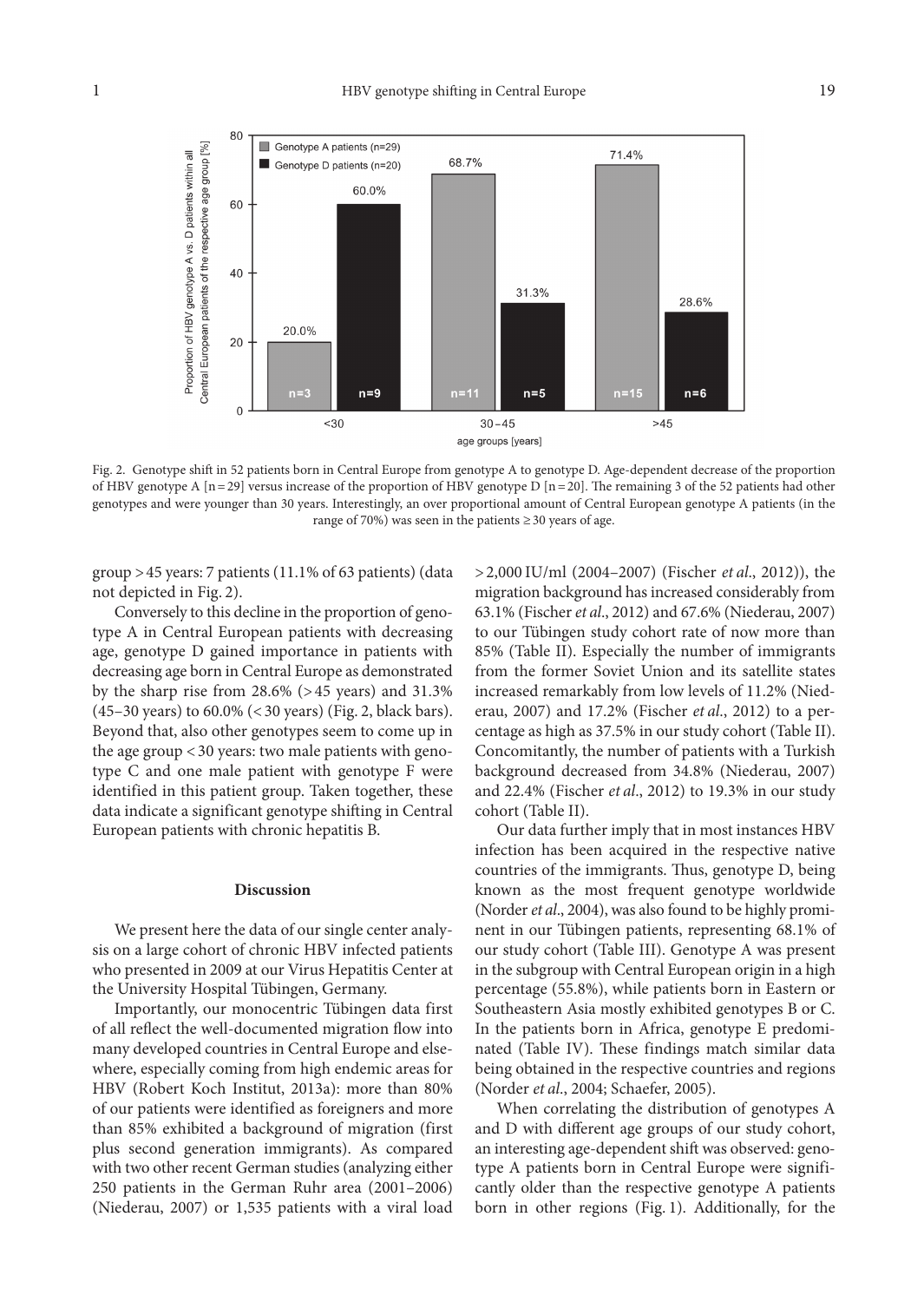whole study group a decrease in the proportion of genotype A patients was observed age-related so that more and more younger patients had to be identified as "non genotype A" patients. This could be referred to the fact, that genotype A was overrepresented in older patients born in Central Europe and thus the genotype A predominated only in the patients born in Central Europe in the age groups of 30 years and older (Fig. 2, grey bars to the right).

An overall decline in HBV prevalence in the last decades and thus specifically also in genotype A prevalence is supposed to be due to the introduction of perioperative HBV diagnostics and the availability of a first vaccine in 1982 which later on led to the introduction of routine HBsAg screening in pregnancy in 1994 in Germany with consecutive active and passive immunization of infants (Mutterschafts-Richtlinien, 2012), and due to the general recommendation for HBV immunization of children in Germany in 1995 (Robert Koch Institut, 2012) (in response to the WHO resolution imposed in 1992).

Our data regarding the median age as well as the proportion of the distinct genotype subgroups provide some evidence for the hypothesis that young Central European patients are less frequently infected with genotype A. Thus, our data indicate that the autochthonous European genotype A infection probably will be displaced over time, while genotype D concurrently will close this gap. In younger Central European patients, a dominance of genotype D already is in place (Fig. 2, black bar to the left). As an obvious cause, this phenomenon seems to be due to (i) European HBV specific measures (diagnostics and vaccinations), sharply cutting down all autochthonous cases including the predominant genotype A, and due to (ii) the spread of imported genotypes other than A, reflecting the opening of Central European societies in an increasingly globalized world.

These data point out that the proportion of genotype A patients in our Tübingen study cohort might be constantly decreasing over time, irrespective of the origin of birth of our study patients. Thus, the proportion of genotype A patients was found to have decreased from a high level in the Central European patients in an above average manner (Fig. 2, grey bars), whereas in the non Central European patients the proportion of genotype A varied only little and remained at low rates (in the range of about 10%).

A similar replacement of the formerly most frequent genotype A by genotypes B and C already can be observed in Northern American countries, there being fueled mainly by the considerable migration inflow from Asian countries (exhibiting strong association with ethnicity), as recently published by Congly *et al*., (2013). Thus, the global migratory flow may significantly modify also the Central European geographic distribution of HBV genotypes in the near future. Taking into account, that antiviral therapy with pegylated interferon α2 is most promising in patients with genotype A infection (Lin and Kao, 2011; Cornberg *et al*., 2011; European Association for the Study of the Liver, 2012), the assumed shift of genotypes in Central Europe will possibly influence the proportion of interferon usage in patients with chronic hepatitis B infection.

However, the specific contribution of the diverse routes of HBV transmission for this shifting towards non A genotypes remain unclear. One possible explanation could be that infections with non A genotype hepatitis B viruses of unvaccinated take place preferably in adolescence (due to changing sexual and travel behaviors). A second explanation could be a transmission already in infancy (due to contacts with chronically infected playfellows, *e. g.* originating from abroad). A third way is the vertical mother to child transmission especially in cases born in Germany with a background of familial migration. In this context, it also has to be noted, that the rate of chronicity of HBV infections decreases with increasing age (World Health Organization, 2009). Thus, it is evident that a consequent and timely immunization of children and adult migrants as well as especially the treatment of highly viremic women in pregnancy (Cornberg *et al*., 2011; European Association for the Study of the Liver, 2012) is of utmost importance to achieve an assured closing of these routes of HBV transmission. Screening for hepatitis B should be carried out even more consistently, particularly aiming at risk groups such as individuals with migration background, as recommended by the German Standing Committee on Vaccination, STIKO (Robert Koch Institut, 2012). In seronegative and susceptible individuals HBV immunization should be propagated consequently.

#### **Competing Interest**

The authors declare that they do not have anything to disclose regarding funding or conflict of interest with respect to this manuscript.

#### **Authors' Contributions**

ALB was the treating physician, ALB and CF collected the data. ALB and CPB designed the study, analyzed the research quality and wrote the manuscript. CRW, UML and NPM critically revised the manuscript for important intellectual content. All authors read and approved the final manuscript.

## **Literature**

**Araujo N.M., R. Waizbort and A. Kay.** 2011. Hepatitis B virus infection from an evolutionary point of view: how viral, host, and environmental factors shape genotypes and subgenotypes. *Infect. Genet. Evol.* 11: 1199–1207.